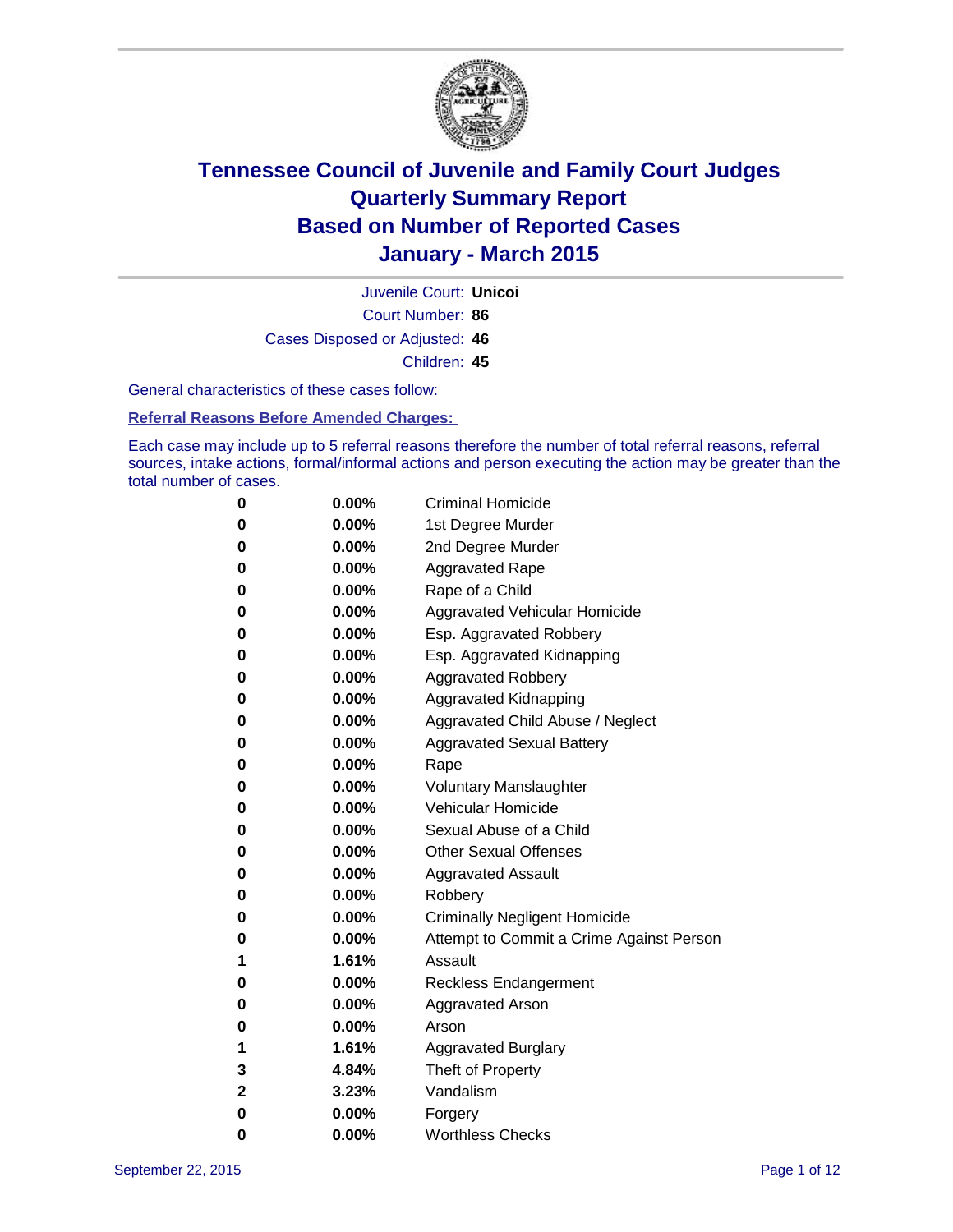

Court Number: **86** Juvenile Court: **Unicoi** Cases Disposed or Adjusted: **46** Children: **45**

#### **Referral Reasons Before Amended Charges:**

Each case may include up to 5 referral reasons therefore the number of total referral reasons, referral sources, intake actions, formal/informal actions and person executing the action may be greater than the total number of cases.

| 0        | 0.00%  | Illegal Possession / Fraudulent Use of Credit / Debit Cards |
|----------|--------|-------------------------------------------------------------|
| 0        | 0.00%  | <b>Burglary</b>                                             |
| 0        | 0.00%  | Unauthorized Use of a Vehicle                               |
| 0        | 0.00%  | <b>Cruelty to Animals</b>                                   |
| 0        | 0.00%  | Sale of Controlled Substances                               |
| 0        | 0.00%  | <b>Other Drug Offenses</b>                                  |
| 0        | 0.00%  | Possession of Controlled Substances                         |
| 0        | 0.00%  | <b>Criminal Attempt</b>                                     |
| 0        | 0.00%  | Carrying Weapons on School Property                         |
| 0        | 0.00%  | Unlawful Carrying / Possession of a Weapon                  |
| 0        | 0.00%  | <b>Evading Arrest</b>                                       |
| 0        | 0.00%  | Escape                                                      |
| 1        | 1.61%  | Driving Under Influence (DUI)                               |
| 2        | 3.23%  | Possession / Consumption of Alcohol                         |
| 0        | 0.00%  | Resisting Stop, Frisk, Halt, Arrest or Search               |
| 0        | 0.00%  | <b>Aggravated Criminal Trespass</b>                         |
| 0        | 0.00%  | Harassment                                                  |
| 0        | 0.00%  | Failure to Appear                                           |
| 0        | 0.00%  | Filing a False Police Report                                |
| 0        | 0.00%  | Criminal Impersonation                                      |
| 1        | 1.61%  | <b>Disorderly Conduct</b>                                   |
| 0        | 0.00%  | <b>Criminal Trespass</b>                                    |
| 0        | 0.00%  | <b>Public Intoxication</b>                                  |
| $\bf{0}$ | 0.00%  | Gambling                                                    |
| 17       | 27.42% | <b>Traffic</b>                                              |
| 0        | 0.00%  | <b>Local Ordinances</b>                                     |
| 0        | 0.00%  | Violation of Wildlife Regulations                           |
| 1        | 1.61%  | Contempt of Court                                           |
| 3        | 4.84%  | Violation of Probation                                      |
| 0        | 0.00%  | Violation of Aftercare                                      |
| 2        | 3.23%  | <b>Unruly Behavior</b>                                      |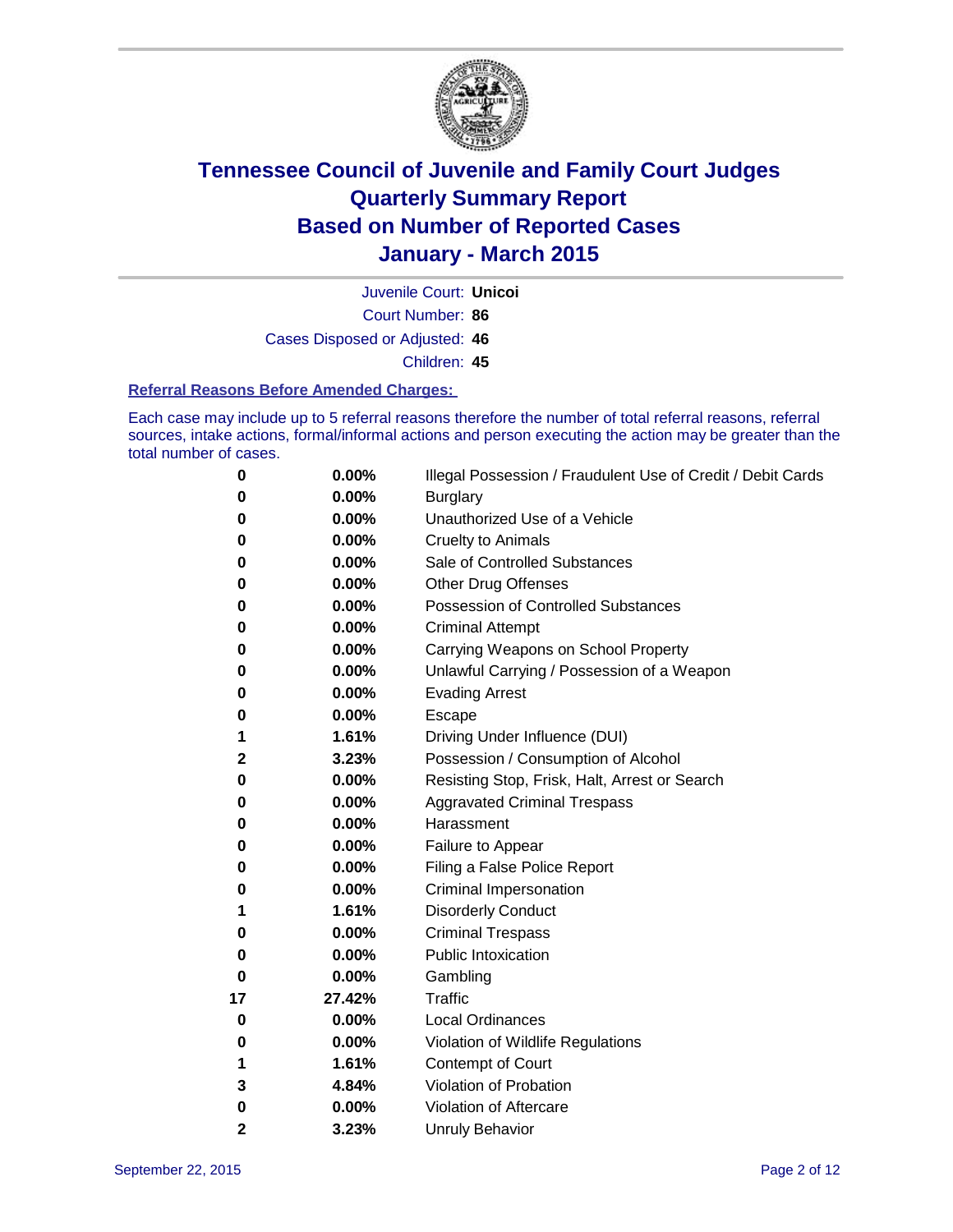

Court Number: **86** Juvenile Court: **Unicoi** Cases Disposed or Adjusted: **46** Children: **45**

### **Referral Reasons Before Amended Charges:**

Each case may include up to 5 referral reasons therefore the number of total referral reasons, referral sources, intake actions, formal/informal actions and person executing the action may be greater than the total number of cases.

| 0           | 0.00%    | Truancy                               |
|-------------|----------|---------------------------------------|
| 0           | $0.00\%$ | In-State Runaway                      |
| 0           | 0.00%    | Out-of-State Runaway                  |
| 4           | 6.45%    | Possession of Tobacco Products        |
| 0           | 0.00%    | Violation of a Valid Court Order      |
| 0           | 0.00%    | <b>Violation of Curfew</b>            |
| 0           | 0.00%    | Sexually Abused Child                 |
| 0           | 0.00%    | <b>Physically Abused Child</b>        |
| 6           | 9.68%    | Dependency / Neglect                  |
| 0           | $0.00\%$ | <b>Termination of Parental Rights</b> |
| 0           | 0.00%    | Violation of Pretrial Diversion       |
| 0           | 0.00%    | Violation of Informal Adjustment      |
| 0           | $0.00\%$ | <b>Judicial Review</b>                |
| 0           | 0.00%    | <b>Administrative Review</b>          |
| 0           | $0.00\%$ | <b>Foster Care Review</b>             |
| 7           | 11.29%   | Custody                               |
| $\mathbf 2$ | 3.23%    | Visitation                            |
| 0           | $0.00\%$ | Paternity / Legitimation              |
| 0           | 0.00%    | <b>Child Support</b>                  |
| 0           | $0.00\%$ | <b>Request for Medical Treatment</b>  |
| 0           | 0.00%    | <b>Consent to Marry</b>               |
| 9           | 14.52%   | Other                                 |
| 62          | 100.00%  | <b>Total Referrals</b>                |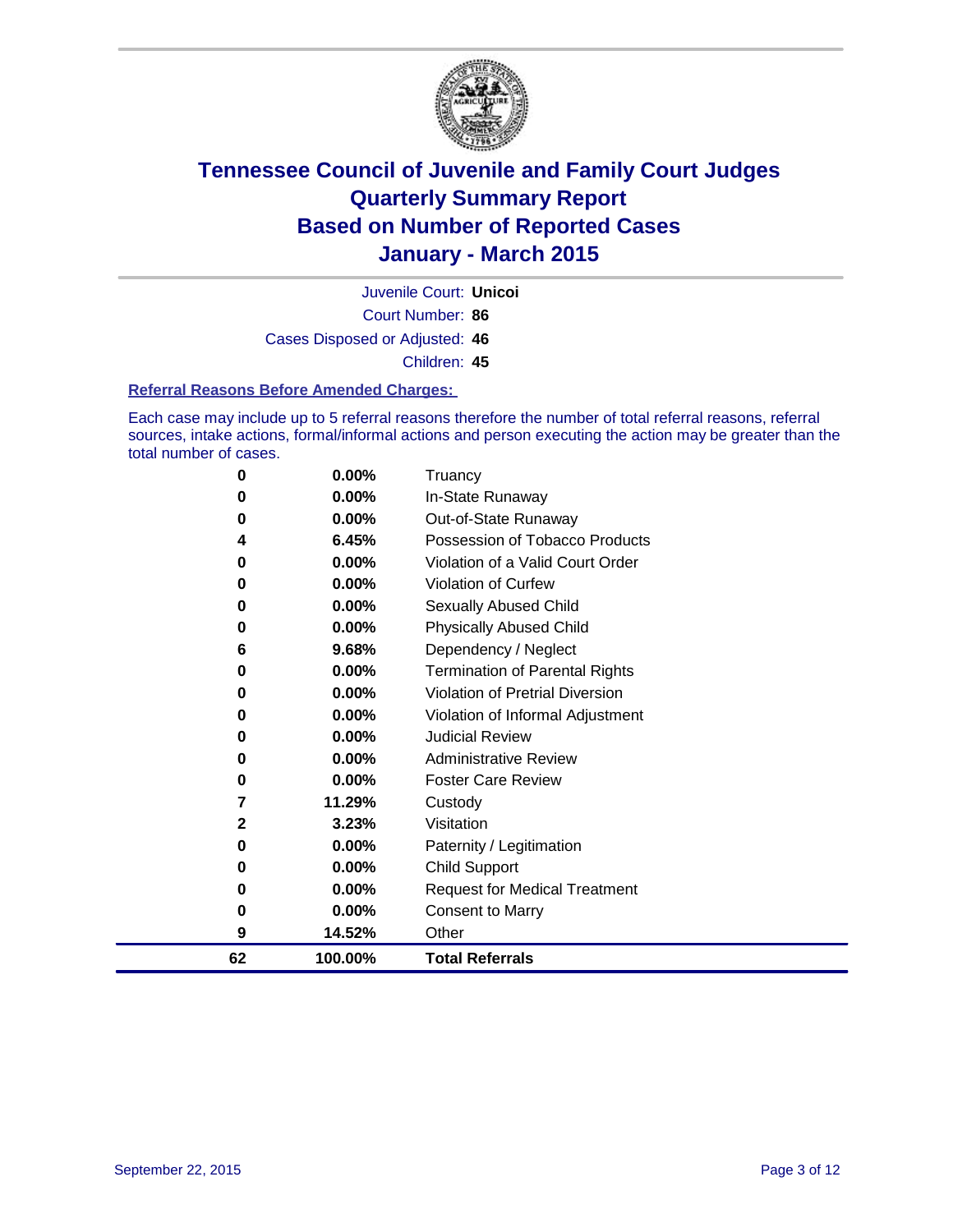

| Juvenile Court: Unicol         |  |
|--------------------------------|--|
| Court Number: 86               |  |
| Cases Disposed or Adjusted: 46 |  |
| Children: 45                   |  |
| <b>Referral Sources: 1</b>     |  |

| 62           | 100.00%  | <b>Total Referral Sources</b>     |
|--------------|----------|-----------------------------------|
| 0            | $0.00\%$ | Other                             |
| 0            | $0.00\%$ | Unknown                           |
| 0            | $0.00\%$ | Hospital                          |
| 0            | $0.00\%$ | Child & Parent                    |
| $\mathbf{2}$ | 3.23%    | Victim                            |
| 0            | $0.00\%$ | <b>Other Court</b>                |
| 0            | $0.00\%$ | Social Agency                     |
| 0            | $0.00\%$ | <b>Court Staff</b>                |
| 0            | $0.00\%$ | <b>District Attorney's Office</b> |
| 0            | $0.00\%$ | <b>Other State Department</b>     |
| 7            | 11.29%   | <b>DCS</b>                        |
| 0            | $0.00\%$ | <b>CSA</b>                        |
| 0            | 0.00%    | School                            |
| 0            | $0.00\%$ | Self                              |
| 4            | 6.45%    | Relatives                         |
| 10           | 16.13%   | Parents                           |
| 39           | 62.90%   | Law Enforcement                   |

### **Age of Child at Referral: 2**

| 45           | 100.00%  | <b>Total Child Count</b> |
|--------------|----------|--------------------------|
| 0            | $0.00\%$ | <b>Unknown</b>           |
| $\mathbf{2}$ | 4.44%    | Ages 19 and Over         |
| 13           | 28.89%   | Ages 17 through 18       |
| 12           | 26.67%   | Ages 15 through 16       |
| $\mathbf{2}$ | 4.44%    | Ages 13 through 14       |
| $\mathbf{2}$ | 4.44%    | Ages 11 through 12       |
| 14           | 31.11%   | Ages 10 and Under        |

<sup>1</sup> If different than number of Referral Reasons (62), verify accuracy of your court's data.

One child could be counted in multiple categories, verify accuracy of your court's data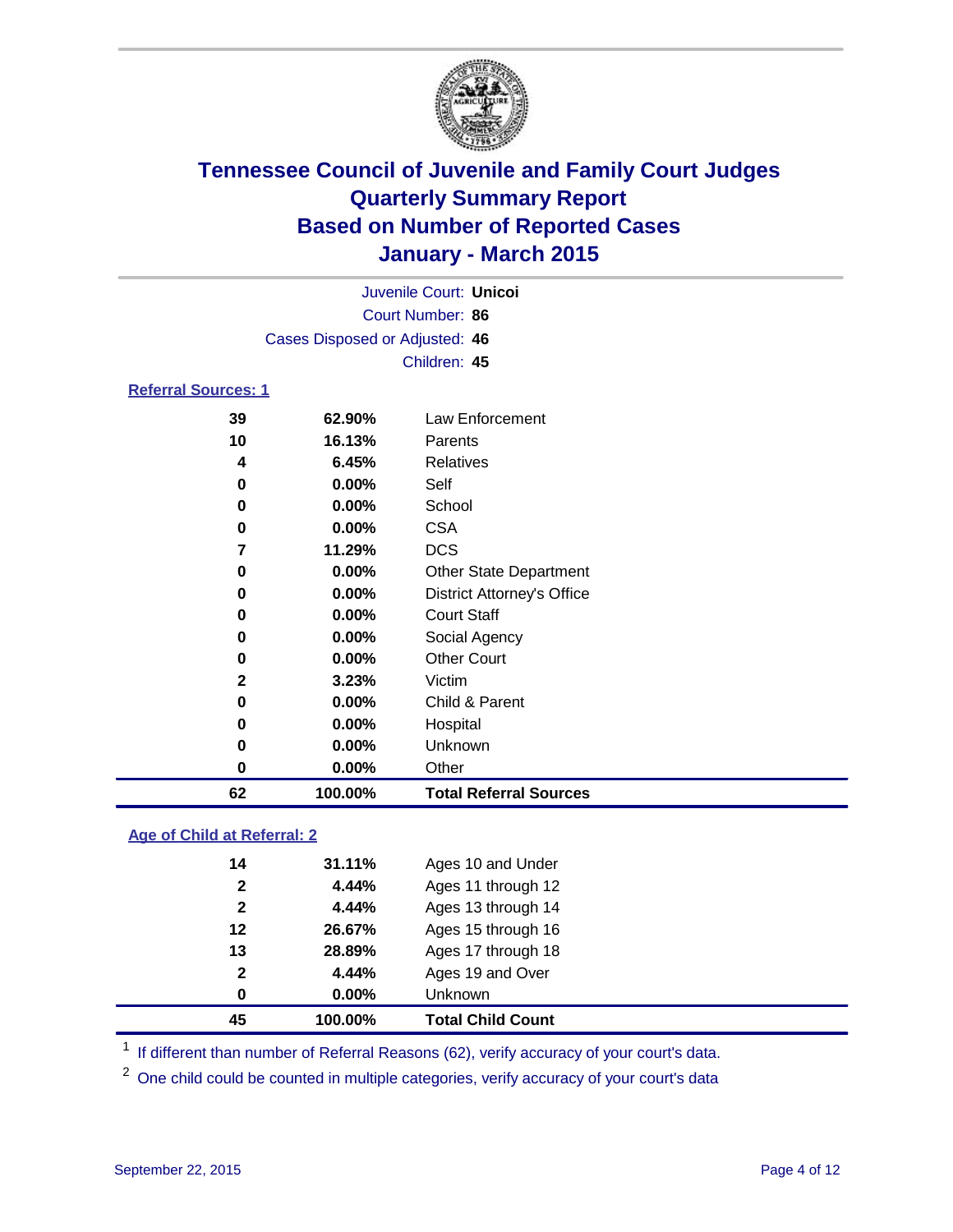

| Juvenile Court: Unicoi                  |         |                          |  |  |
|-----------------------------------------|---------|--------------------------|--|--|
| Court Number: 86                        |         |                          |  |  |
| Cases Disposed or Adjusted: 46          |         |                          |  |  |
|                                         |         | Children: 45             |  |  |
| Sex of Child: 1                         |         |                          |  |  |
| 20                                      | 44.44%  | Male                     |  |  |
| 25                                      | 55.56%  | Female                   |  |  |
| $\mathbf 0$                             | 0.00%   | Unknown                  |  |  |
| 45                                      | 100.00% | <b>Total Child Count</b> |  |  |
| Race of Child: 1                        |         |                          |  |  |
| 41                                      | 91.11%  | White                    |  |  |
| $\bf{0}$                                | 0.00%   | African American         |  |  |
| 0                                       | 0.00%   | Native American          |  |  |
| $\bf{0}$                                | 0.00%   | Asian                    |  |  |
| 0                                       | 0.00%   | Mixed                    |  |  |
| 4                                       | 8.89%   | Unknown                  |  |  |
| 45                                      | 100.00% | <b>Total Child Count</b> |  |  |
| <b>Hispanic Origin: 1</b>               |         |                          |  |  |
| $\bf{0}$                                | 0.00%   | Yes                      |  |  |
| 41                                      | 91.11%  | <b>No</b>                |  |  |
| 4                                       | 8.89%   | Unknown                  |  |  |
| 45                                      | 100.00% | <b>Total Child Count</b> |  |  |
| <b>School Enrollment of Children: 1</b> |         |                          |  |  |
| 11                                      | 24.44%  | Yes                      |  |  |
| $\mathbf{2}$                            | 4.44%   | No                       |  |  |
| 32                                      | 71.11%  | Unknown                  |  |  |
| 45                                      | 100.00% | <b>Total Child Count</b> |  |  |

One child could be counted in multiple categories, verify accuracy of your court's data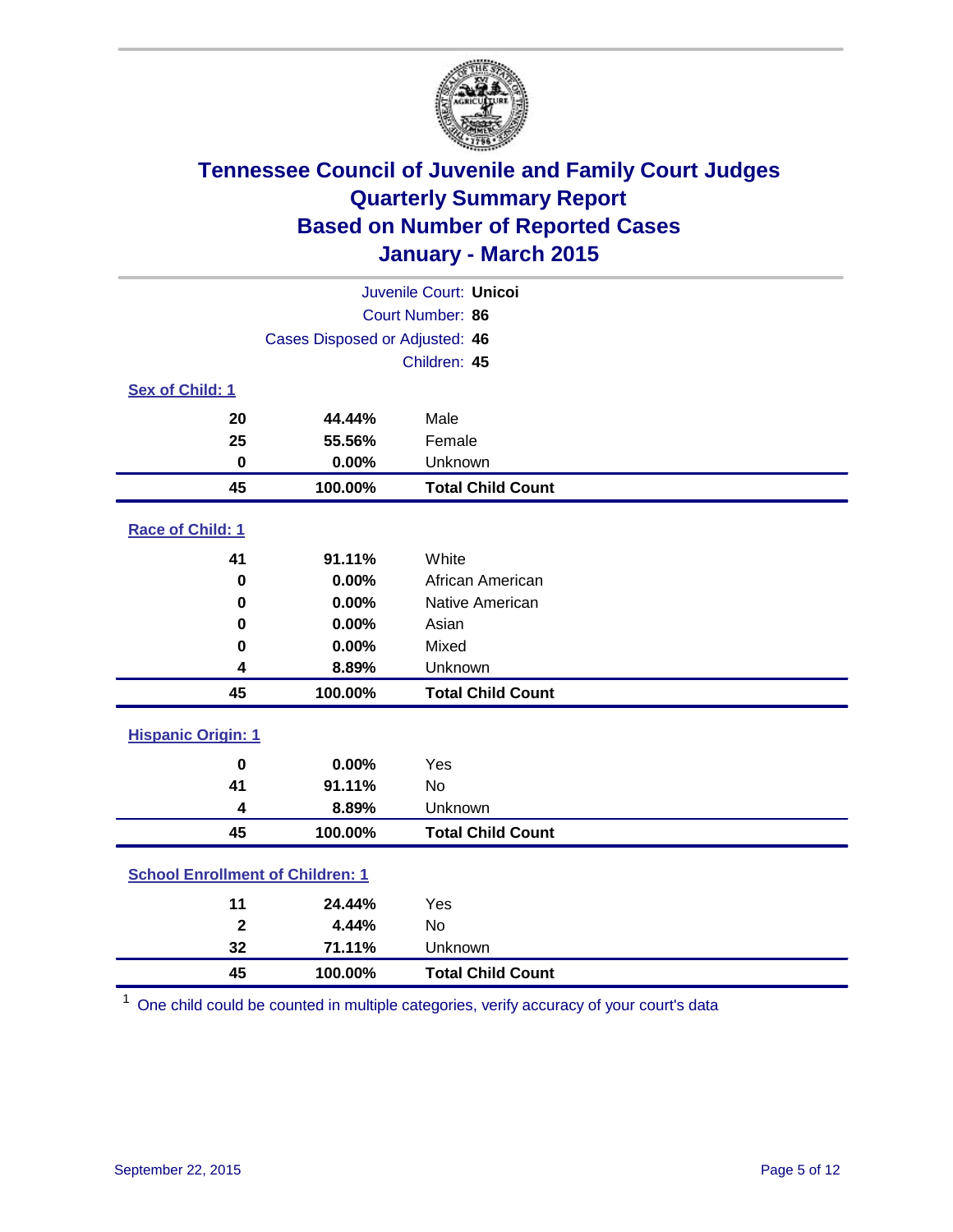

Court Number: **86** Juvenile Court: **Unicoi** Cases Disposed or Adjusted: **46** Children: **45**

### **Living Arrangement of Child at Time of Referral: 1**

| 45 | 100.00%  | <b>Total Child Count</b>     |
|----|----------|------------------------------|
|    | 2.22%    | Other                        |
| 20 | 44.44%   | Unknown                      |
| 0  | 0.00%    | Independent                  |
| 0  | 0.00%    | In an Institution            |
| 0  | 0.00%    | In a Residential Center      |
| 0  | 0.00%    | In a Group Home              |
| 3  | 6.67%    | With Foster Family           |
| 0  | $0.00\%$ | <b>With Adoptive Parents</b> |
| 5  | 11.11%   | <b>With Relatives</b>        |
| 4  | 8.89%    | With Father                  |
| 6  | 13.33%   | With Mother                  |
| 0  | $0.00\%$ | With Mother and Stepfather   |
| 0  | 0.00%    | With Father and Stepmother   |
| 6  | 13.33%   | With Both Biological Parents |
|    |          |                              |

### **Type of Detention: 2**

| 0<br>2<br>0<br>0<br>0<br>0<br>0<br>44 | $0.00\%$<br>4.35%<br>$0.00\%$<br>$0.00\%$<br>$0.00\%$<br>$0.00\%$<br>$0.00\%$<br>95.65% | Non-Secure Placement<br>Juvenile Detention Facility<br>Jail - Complete Separation<br>Jail - Partial Separation<br>Jail - No Separation<br><b>Psychiatric Hospital</b><br><b>Unknown</b><br>Does Not Apply |
|---------------------------------------|-----------------------------------------------------------------------------------------|-----------------------------------------------------------------------------------------------------------------------------------------------------------------------------------------------------------|
| 0                                     | $0.00\%$                                                                                | Other                                                                                                                                                                                                     |
| 46                                    | 100.00%                                                                                 | <b>Total Detention Count</b>                                                                                                                                                                              |

<sup>1</sup> One child could be counted in multiple categories, verify accuracy of your court's data

If different than number of Cases (46) verify accuracy of your court's data.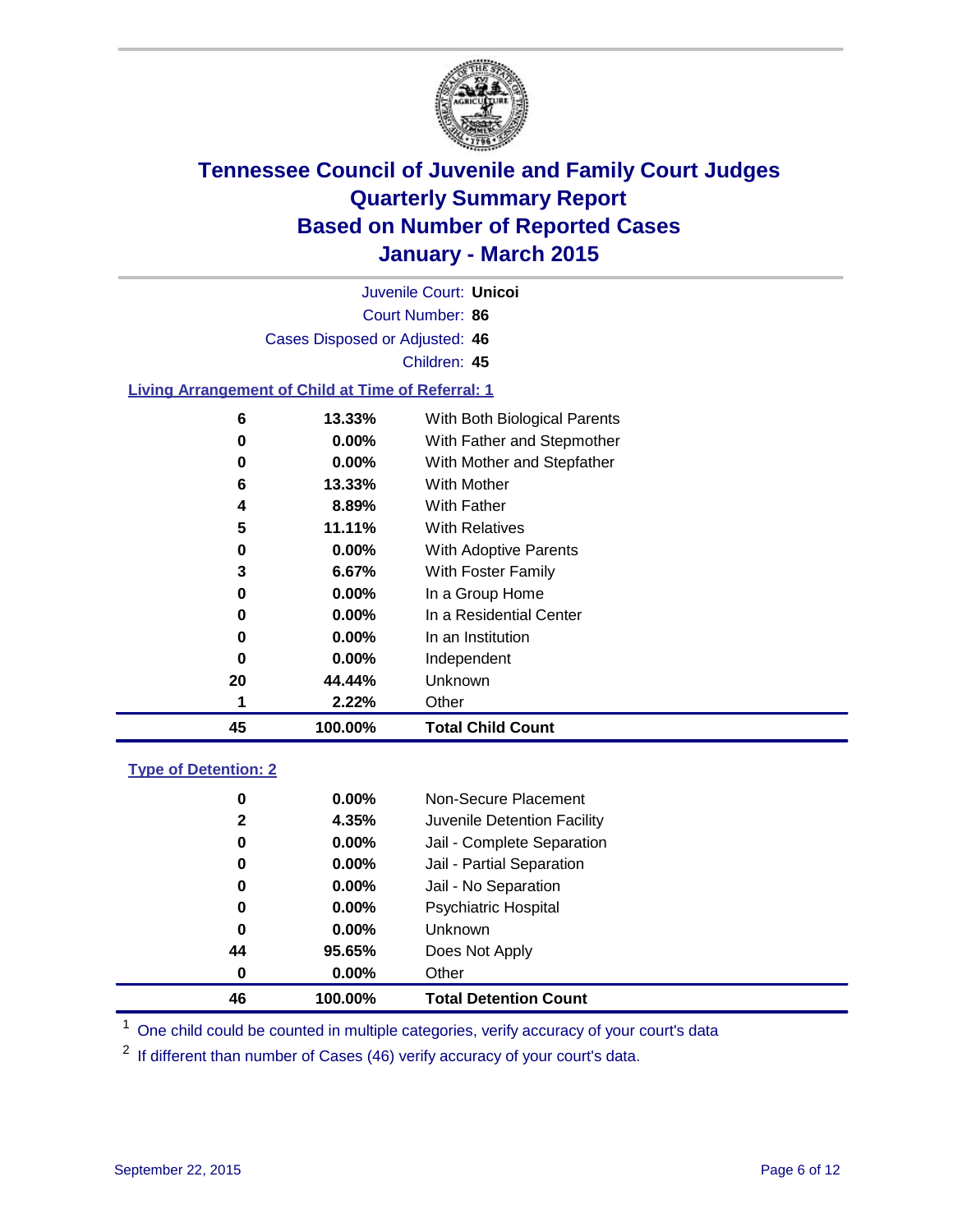

|                                                    |                                | Juvenile Court: Unicoi               |
|----------------------------------------------------|--------------------------------|--------------------------------------|
|                                                    |                                | Court Number: 86                     |
|                                                    | Cases Disposed or Adjusted: 46 |                                      |
|                                                    |                                | Children: 45                         |
| <b>Placement After Secure Detention Hearing: 1</b> |                                |                                      |
| $\mathbf 2$                                        | 4.35%                          | Returned to Prior Living Arrangement |
| 0                                                  | 0.00%                          | Juvenile Detention Facility          |
| 0                                                  | 0.00%                          | Jail                                 |
| 0                                                  | 0.00%                          | Shelter / Group Home                 |
| $\bf{0}$                                           | 0.00%                          | <b>Foster Family Home</b>            |
| 0                                                  | 0.00%                          | <b>Psychiatric Hospital</b>          |
| $\bf{0}$                                           | 0.00%                          | Unknown                              |
| 44                                                 | 95.65%                         | Does Not Apply                       |
| 0                                                  | 0.00%                          | Other                                |
| 46                                                 | 100.00%                        | <b>Total Placement Count</b>         |
| <b>Intake Actions: 2</b>                           |                                |                                      |
| 40                                                 | 64.52%                         | <b>Petition Filed</b>                |
| $\bf{0}$                                           | 0.00%                          | <b>Motion Filed</b>                  |
| 22                                                 | 35.48%                         | <b>Citation Processed</b>            |
| 0                                                  | 0.00%                          | Notification of Paternity Processed  |
| 0                                                  | 0.00%                          | Scheduling of Judicial Review        |
| 0                                                  | 0.00%                          | Scheduling of Administrative Review  |
| 0                                                  | 0.00%                          | Scheduling of Foster Care Review     |
| 0                                                  | 0.00%                          | Unknown                              |
| 0                                                  | 0.00%                          | Does Not Apply                       |
| 0                                                  | 0.00%                          | Other                                |

<sup>1</sup> If different than number of Cases (46) verify accuracy of your court's data.

**100.00% Total Intake Count**

<sup>2</sup> If different than number of Referral Reasons (62), verify accuracy of your court's data.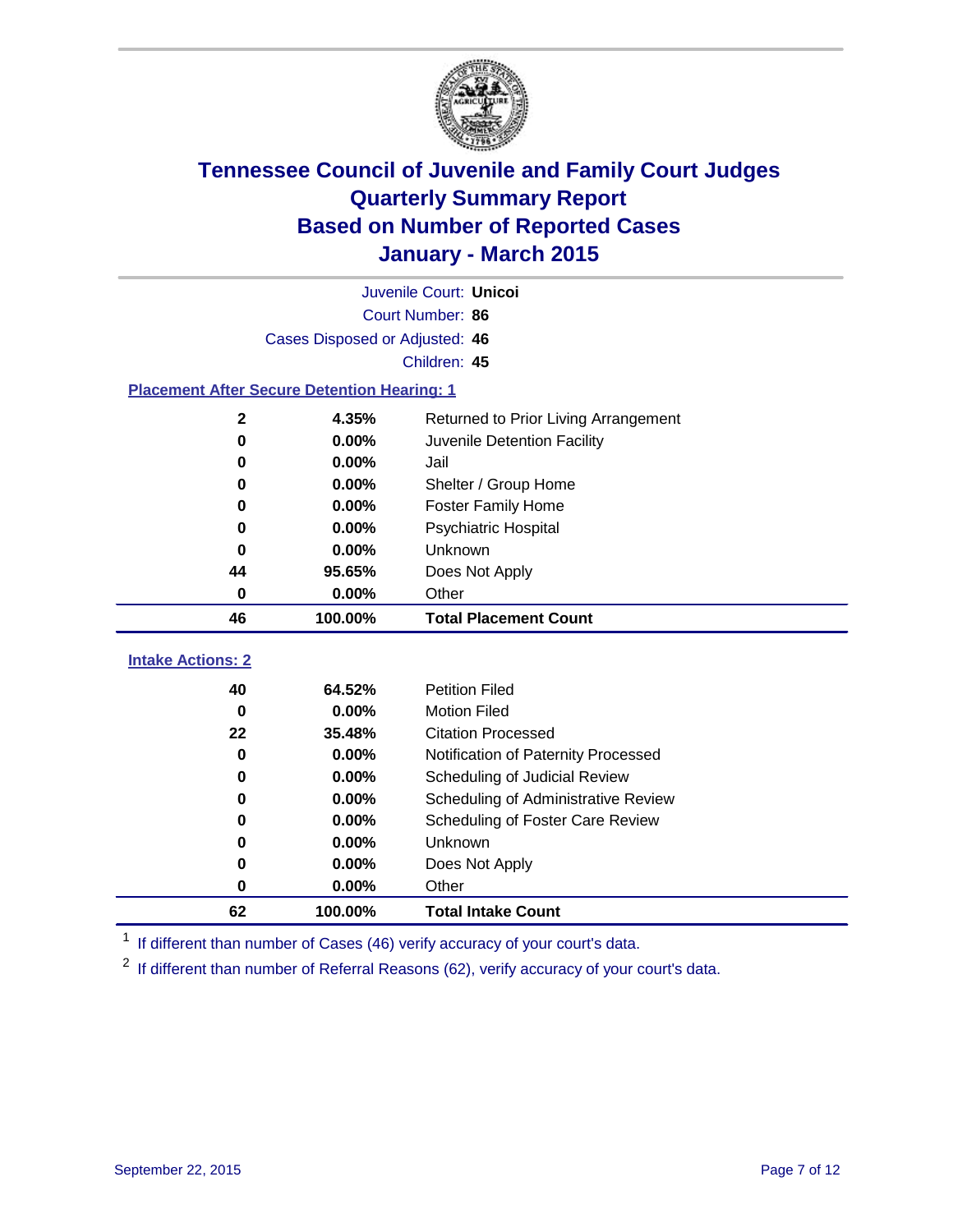

Court Number: **86** Juvenile Court: **Unicoi** Cases Disposed or Adjusted: **46** Children: **45**

### **Last Grade Completed by Child: 1**

| 45           | 100.00%        | <b>Total Child Count</b>  |
|--------------|----------------|---------------------------|
| 0            | 0.00%          | Other                     |
| 43           | 95.56%         | Unknown                   |
| 0            | 0.00%          | Never Attended School     |
| 0            | 0.00%          | Graduated                 |
| 0            | 0.00%          | <b>GED</b>                |
| 0            | 0.00%          | Non-Graded Special Ed     |
| 0            | 0.00%          | 12th Grade                |
| 0            | 0.00%          | 11th Grade                |
| 0            | 0.00%          | 10th Grade                |
| 0            | 0.00%          | 9th Grade                 |
| 0            | 0.00%          | 9th Grade                 |
| 0            | 0.00%          | 8th Grade                 |
| 0            | 0.00%          | 8th Grade                 |
| 0            | 0.00%          | 7th Grade                 |
| 0            | 0.00%          | 7th Grade                 |
| 0            | 0.00%          | 6th Grade                 |
| 0            | 0.00%          | 6th Grade                 |
| 0            | 0.00%          | 5th Grade                 |
| 0            | 0.00%          | 5th Grade                 |
| 0            | 0.00%          | 4th Grade                 |
| 0            | 0.00%          | 4th Grade                 |
| 0            | 0.00%          | 3rd Grade                 |
| 0            | 0.00%          | 3rd Grade                 |
| 0            | 0.00%          | 2nd Grade                 |
| 0<br>0       | 0.00%          | 2nd Grade                 |
| 0            | 0.00%<br>0.00% | 1st Grade                 |
| 0            | 0.00%          | Kindergarten<br>1st Grade |
| 0            | 0.00%          | Preschool                 |
| $\mathbf{2}$ | 4.44%          | Too Young for School      |
|              |                |                           |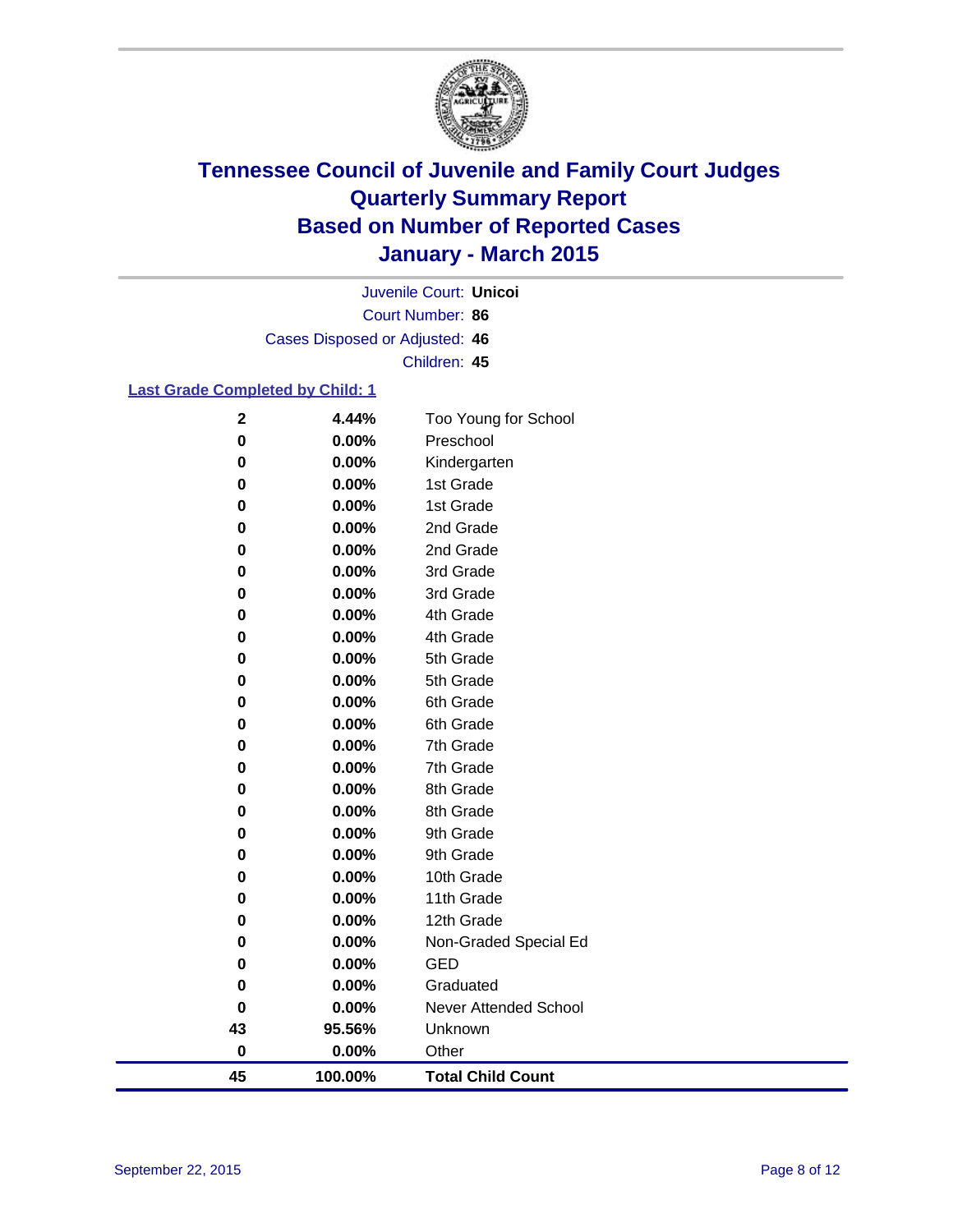

|                                         |                                | Juvenile Court: Unicol                                                                  |  |  |
|-----------------------------------------|--------------------------------|-----------------------------------------------------------------------------------------|--|--|
|                                         |                                | Court Number: 86                                                                        |  |  |
|                                         | Cases Disposed or Adjusted: 46 |                                                                                         |  |  |
|                                         |                                | Children: 45                                                                            |  |  |
| <b>Enrolled in Special Education: 1</b> |                                |                                                                                         |  |  |
| 0                                       | $0.00\%$                       | Yes                                                                                     |  |  |
| 8                                       | 17.78%                         | No                                                                                      |  |  |
| 37                                      | 82.22%                         | Unknown                                                                                 |  |  |
| 45                                      | 100.00%                        | <b>Total Child Count</b>                                                                |  |  |
|                                         |                                | One objet could be counted in multiple optogeties, verify acouragy of your courtie data |  |  |

<sup>1</sup> One child could be counted in multiple categories, verify accuracy of your court's data

| <b>Action Executed By: 1</b> |
|------------------------------|
|------------------------------|

| 62<br>0 | 100.00%<br>0.00% | Judge<br>Magistrate       |
|---------|------------------|---------------------------|
| 0       | $0.00\%$         | <b>YSO</b>                |
| 0       | 0.00%            | Other                     |
| 0       | $0.00\%$         | Unknown                   |
| 62      | 100.00%          | <b>Total Action Count</b> |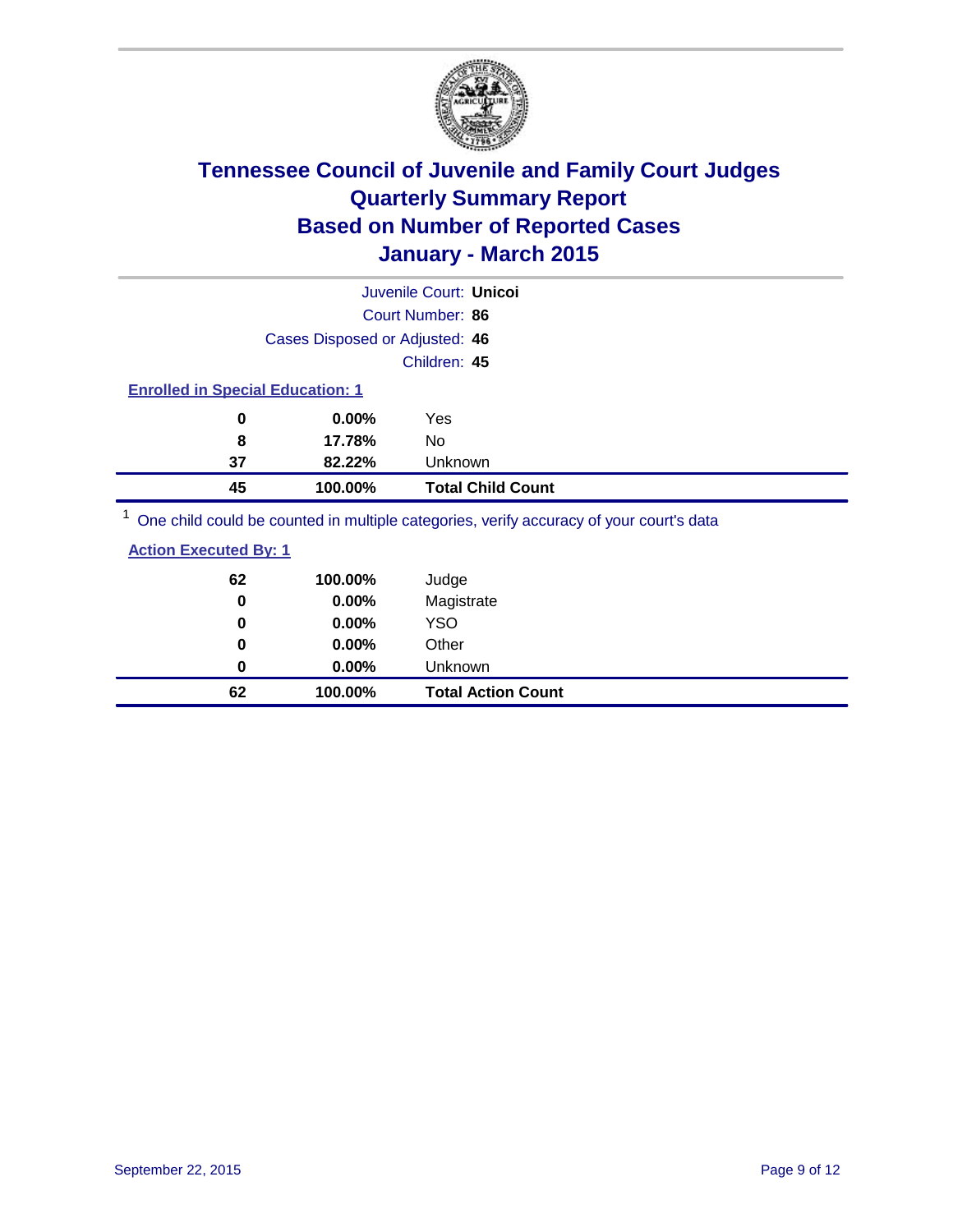

Court Number: **86** Juvenile Court: **Unicoi** Cases Disposed or Adjusted: **46** Children: **45**

### **Formal / Informal Actions: 1**

| 37 | 59.68%   | Dismissed                                        |
|----|----------|--------------------------------------------------|
| 0  | $0.00\%$ | Retired / Nolle Prosequi                         |
| 9  | 14.52%   | <b>Complaint Substantiated Delinquent</b>        |
| 0  | $0.00\%$ | <b>Complaint Substantiated Status Offender</b>   |
|    | 1.61%    | <b>Complaint Substantiated Dependent/Neglect</b> |
| 0  | $0.00\%$ | <b>Complaint Substantiated Abused</b>            |
| 0  | $0.00\%$ | <b>Complaint Substantiated Mentally III</b>      |
| 0  | $0.00\%$ | Informal Adjustment                              |
| 0  | $0.00\%$ | <b>Pretrial Diversion</b>                        |
| 0  | $0.00\%$ | <b>Transfer to Adult Court Hearing</b>           |
| 0  | $0.00\%$ | Charges Cleared by Transfer to Adult Court       |
| 0  | $0.00\%$ | Special Proceeding                               |
| 0  | $0.00\%$ | <b>Review Concluded</b>                          |
| 0  | $0.00\%$ | Case Held Open                                   |
| 15 | 24.19%   | Other                                            |
| 0  | $0.00\%$ | <b>Unknown</b>                                   |
| 62 | 100.00%  | <b>Total Action Count</b>                        |

<sup>1</sup> If different than number of Referral Reasons (62), verify accuracy of your court's data.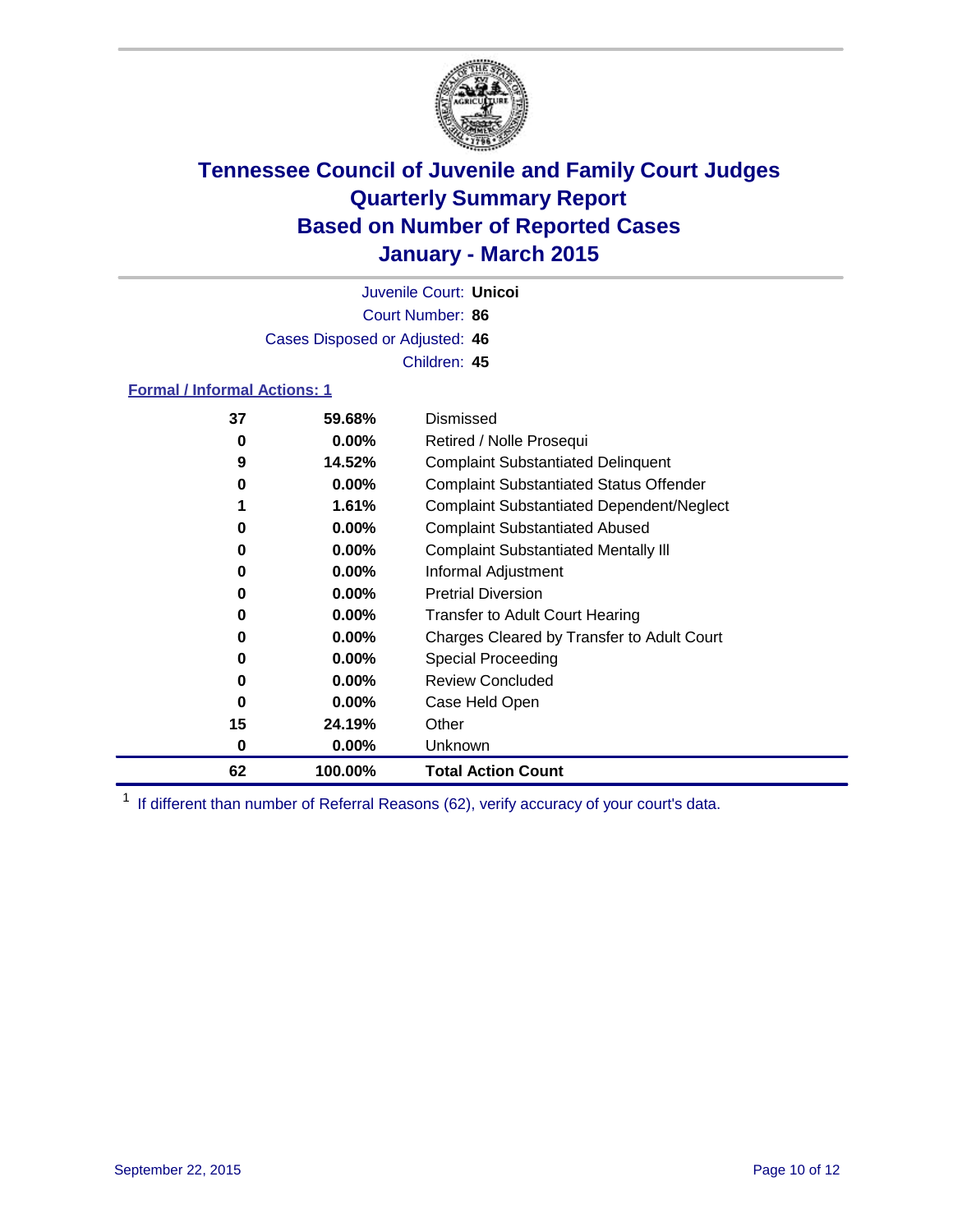

|                       |                                | Juvenile Court: Unicoi                                |
|-----------------------|--------------------------------|-------------------------------------------------------|
|                       |                                | Court Number: 86                                      |
|                       | Cases Disposed or Adjusted: 46 |                                                       |
|                       |                                | Children: 45                                          |
| <b>Case Outcomes:</b> |                                | There can be multiple outcomes for one child or case. |
| 27                    | 43.55%                         | <b>Case Dismissed</b>                                 |
| 0                     | 0.00%                          | Case Retired or Nolle Prosequi                        |
| 0                     | 0.00%                          | Warned / Counseled                                    |
| 0                     | 0.00%                          | <b>Held Open For Review</b>                           |
| 0                     | 0.00%                          | Supervision / Probation to Juvenile Court             |
| 0                     | 0.00%                          | <b>Probation to Parents</b>                           |
| 0                     | 0.00%                          | Referral to Another Entity for Supervision / Service  |
| 0                     | $0.00\%$                       | Referred for Mental Health Counseling                 |
| 0                     | 0.00%                          | Referred for Alcohol and Drug Counseling              |
| 0                     | 0.00%                          | <b>Referred to Alternative School</b>                 |
| 0                     | 0.00%                          | Referred to Private Child Agency                      |
| 0                     | 0.00%                          | Referred to Defensive Driving School                  |
| 0                     | $0.00\%$                       | Referred to Alcohol Safety School                     |
| 0                     | $0.00\%$                       | Referred to Juvenile Court Education-Based Program    |
| 0                     | 0.00%                          | Driver's License Held Informally                      |
| 0                     | 0.00%                          | <b>Voluntary Placement with DMHMR</b>                 |
| 0                     | 0.00%                          | <b>Private Mental Health Placement</b>                |
| 0                     | 0.00%                          | Private MR Placement                                  |
| 0                     | 0.00%                          | Placement with City/County Agency/Facility            |
| 0                     | 0.00%                          | Placement with Relative / Other Individual            |
| 5                     | 8.06%                          | Fine                                                  |
| 0                     | 0.00%                          | <b>Public Service</b>                                 |
| 0                     | 0.00%                          | Restitution                                           |
| 0                     | 0.00%                          | <b>Runaway Returned</b>                               |
| 0                     | 0.00%                          | No Contact Order                                      |
| 0                     | 0.00%                          | Injunction Other than No Contact Order                |
| 0                     | 0.00%                          | <b>House Arrest</b>                                   |
| 0                     | 0.00%                          | <b>Court Defined Curfew</b>                           |
| 0                     | $0.00\%$                       | Dismissed from Informal Adjustment                    |
| 0                     | 0.00%                          | <b>Dismissed from Pretrial Diversion</b>              |
| 0                     | 0.00%                          | Released from Probation                               |
| 0                     | $0.00\%$                       | <b>Transferred to Adult Court</b>                     |
| 0                     | $0.00\%$                       | <b>DMHMR Involuntary Commitment</b>                   |
| 0                     | $0.00\%$                       | <b>DCS Commitment - Determinate</b>                   |